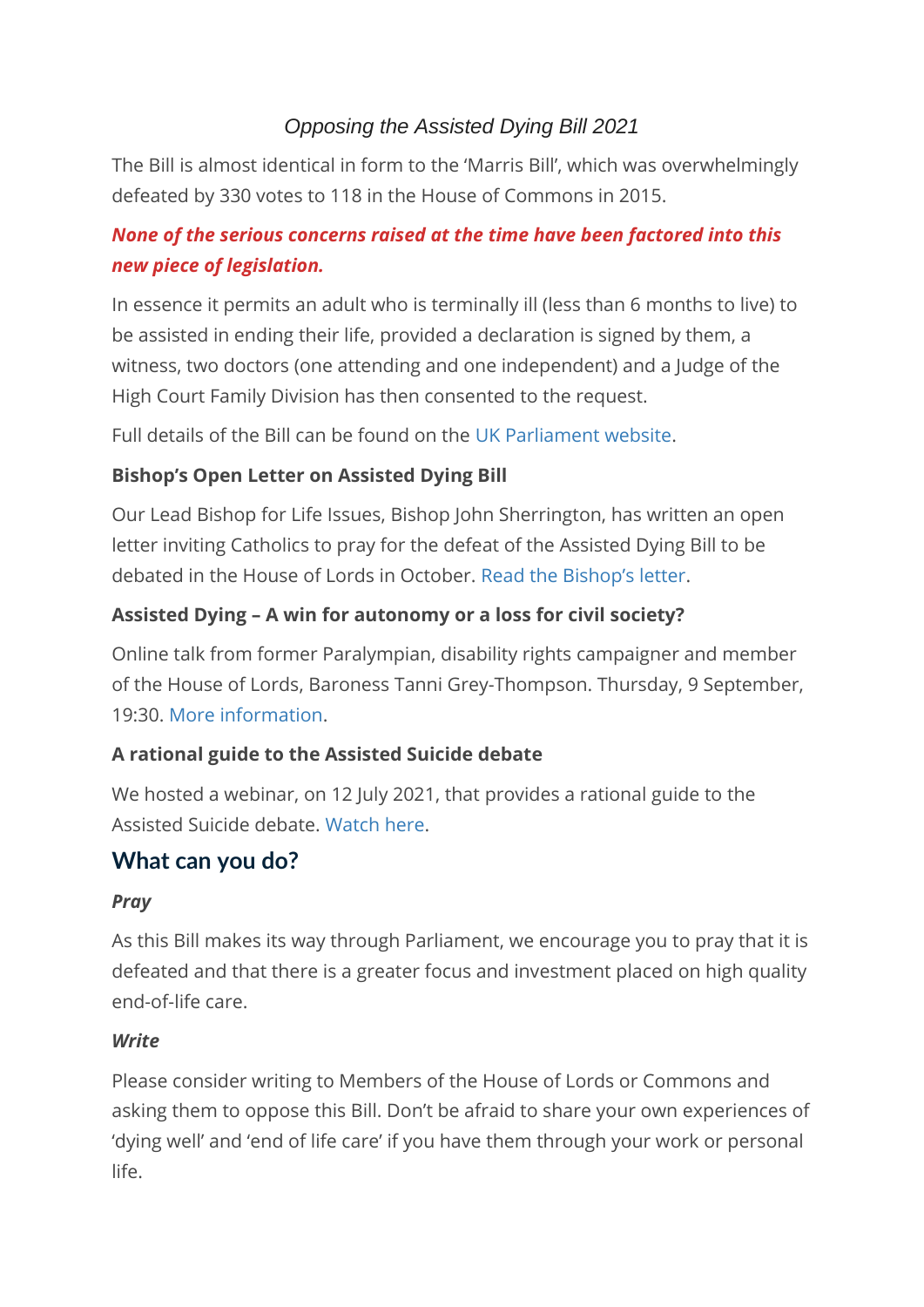Guidance on how to do this can be found on Parliament's website: Parliament's website: [parliament.uk/get-involved/contact-an-mp-or-lord/](https://www.parliament.uk/get-involved/contact-an-mp-or-lord/)

Find MPs and Lords using these links: [members.parliament.uk/members/commons](https://members.parliament.uk/members/Commons)

[members.parliament.uk/members/lords](https://members.parliament.uk/members/lords)

Our main concerns with the Bill can be summarised as follows:

## **Protecting the most vulnerable**

Such legislation arrives at a time when we have a growing elderly population, persistent exclusion and inequality for disabled people and a very real health and social care crisis. Experience during the pandemic is also pertinent, especially the number of care home deaths and the use or 'misuse' of 'Do Not Attempt Cardiopulmonary Resuscitation' notices for elderly and disabled people.

This context coupled with the textual vagueness of the Bill raises a number of serious questions about law and society's ability to protect the most vulnerable. How can the law ensure that a person is free from pressure from ending their life prematurely due to societal attitudes and perceptions about 'quality' or 'worth' of life?

How can the law ensure person is acting voluntarily and not out of a sense of 'being a burden' to family, to health and social care services and to society?

## **The experience of other countries**

Oregon, Belgium, Canada and other jurisdictions are held up as examples as to why the UK should follow suit in legalising assisted suicide. Yet, evidence in these countries overwhelmingly indicates that the introduction of laws for a 'small number of cases' inevitably leads to exponential growth in those seeking 'assisted dying':

- Oregon has seen a 1075% increase in 'assisted deaths' between 1998- 2019
- Belgium has seen a 925% increase between 2002-2019
- Canada has seen a 648% increase between 2016-2020

Similarly, an expansion of grounds upon which 'assisted suicide' is permitted follows suit with its legislation. Laws have been expanded in some jurisdictions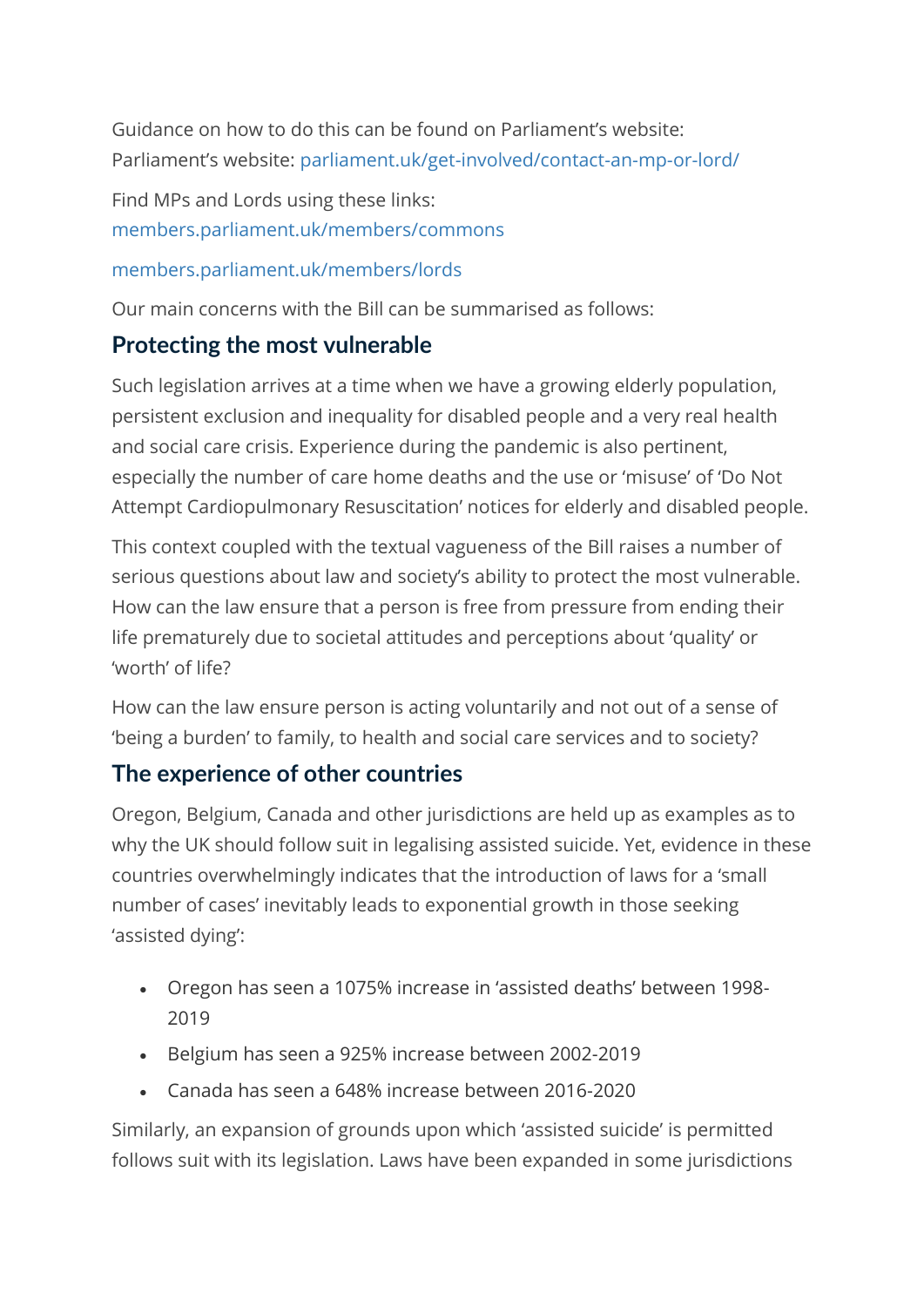to include assisted suicide for children, non-terminal illness and non-terminal psychiatric illness. Laws are also being challenged with regards to allowing the elderly to request assisted suicide when their life is 'complete' or if they have dementia. Evidence shows that liberalisation of these laws seems to always follow. This is a serious risk, and can we expect the situation in England to be any different?

# **Investing in care, not ending care**

Faced with suffering and illness, our response should be one of compassion. This finds expression in high-quality and holistic end of life care for the one who is dying and their family.

Rather than assisting suicide and bringing care and life to an end, we should be working to ensure people have access to the very best of end-of-life care when they need it.

Organisations and medical professionals have done much good work in debunking myths and popular perceptions around end-of-life care and what a 'a good death' can and does look like, there is much more to be done here.

The provision of quality palliative care should be a priority and reality for all who have need of it. 'Assisted Dying' could be seen as a quick and cheap alternative to proper end-of-life care.

Can we expect a full range of choice to be given to us, in the event of terminal illness, should this Bill make the statue books?

It is also interesting to note that those working closest with people at the end of their lives, are often those most opposed to assisted suicide within the medical profession.

# **What does the Church say?**

The Catholic Church, consistent with the nature of its mission, is clear that 'we cannot directly choose to take the life of another, even if they request it.' For the terminally ill patient, 'incurable cannot mean that care has come to an end' and yet, this Bill proposes just that. Although this proposed legislation is framed as a compassionate response to those in the last stages of their life, such compassion must be denounced as 'false compassion' as Pope Francis reminds us. A "true compassion" he says, is "the just response to the immense value of the sick person." It finds expression in treating the dying person with love, with